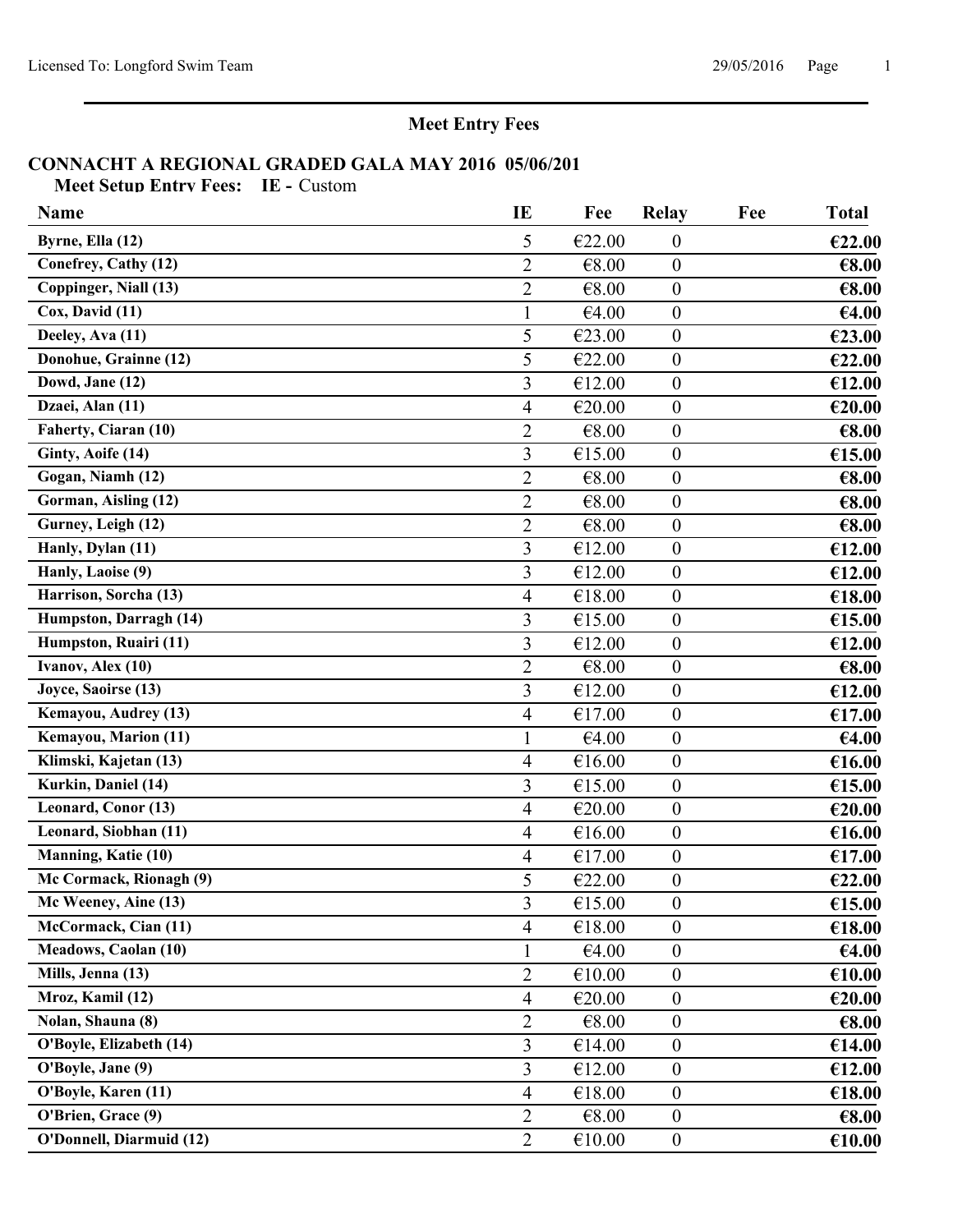# **Meet Entry Fees**

# **CONNACHT A REGIONAL GRADED GALA MAY 2016 05/06/201**

**Meet Setup Entry Fees: IE -** Custom

| <b>Name</b>                  | IE | Fee    | <b>Relay</b> | Fee | <b>Total</b> |
|------------------------------|----|--------|--------------|-----|--------------|
| Quinn, Leah (10)             | 2  | €8.00  |              |     | €8.00        |
| Raleigh, Rachael (14)        |    | €15.00 |              |     | €15.00       |
| Ryan, Duileach (12)          |    | €15.00 |              |     | €15.00       |
| Ryan, Seadhna (14)           | 4  | €20.00 |              |     | €20.00       |
| Scanlon, Aisling (10)        |    | €9.00  |              |     | €9.00        |
| Scanlon, Ciaran (13)         | 4  | €20.00 |              |     | €20.00       |
| Smith, Eamon (12)            |    | €4.00  |              |     | €4.00        |
| <b>Ziemelis, Robert (12)</b> |    | €15.00 |              |     | €15.00       |